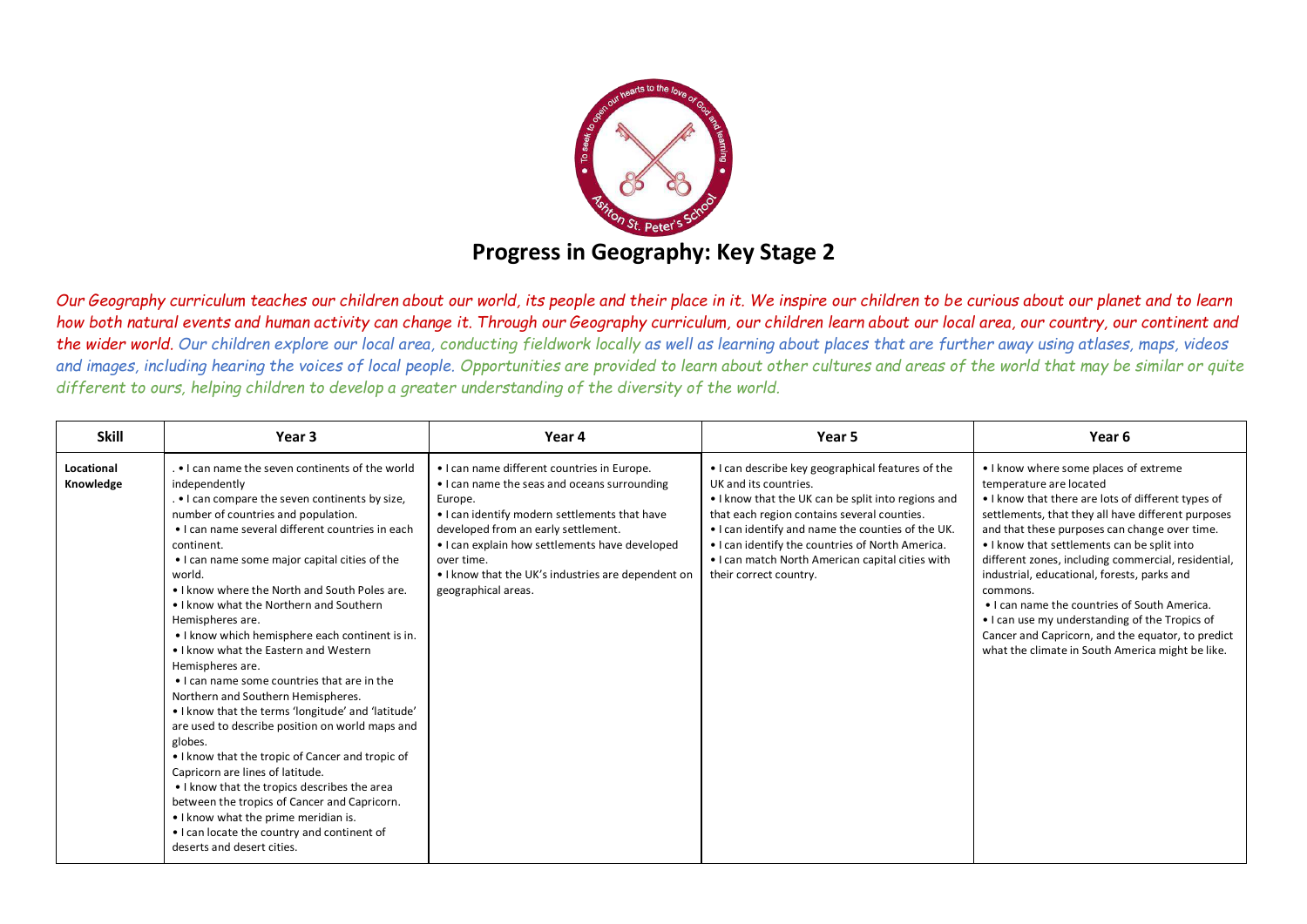| <b>Place Knowledge</b>             | . I can compare two different countries and state<br>their similarities and differences.                                                                                                                                                                                                                                                                                                                                                                                                                                                                                                                                                                                                                                                                                                                                                                                                                                                                                                                                                                                                                                                                                                                                                                                                                                                                                                                                                                                                                                                                                                                                                             | • I can compare the human and physical<br>geography of London and Paris.<br>• I can ask and answer questions to help me<br>compare and contrast London and Paris.                                                                                                                                                                                                                                                                                                                                                                                                                                                                                                                                                                                                                                                                                                                                                                                                                                                                                                              | • I can compare my local area with an area in<br>North America by generating and answering<br>questions about the human and physical<br>geography of both places.                                                                                                                                                                                                                                                                                                                                                                                                                                                                                                                                                                                                                                                                                                                                                                                                                                                                                                                                                                                                                                                                                                                                                                                                                                                                                                                                                                                                                                                                                                                                                                                                                                                      | • I can use a variety of geographical sources,<br>including maps, to compare an area of the UK<br>with an area of South America.<br>• I can compare and contrast the human and<br>physical features of Brazil and the UK                                                                                                                                                                                                                                                                                                                                                                                                                                                                                                                                                                                                                                                                                                                                                                                                                                                                                                                                                                                                                                                                                                                                                                                                                                                                                                                                                                                                                                                                                                                                                                                                    |
|------------------------------------|------------------------------------------------------------------------------------------------------------------------------------------------------------------------------------------------------------------------------------------------------------------------------------------------------------------------------------------------------------------------------------------------------------------------------------------------------------------------------------------------------------------------------------------------------------------------------------------------------------------------------------------------------------------------------------------------------------------------------------------------------------------------------------------------------------------------------------------------------------------------------------------------------------------------------------------------------------------------------------------------------------------------------------------------------------------------------------------------------------------------------------------------------------------------------------------------------------------------------------------------------------------------------------------------------------------------------------------------------------------------------------------------------------------------------------------------------------------------------------------------------------------------------------------------------------------------------------------------------------------------------------------------------|--------------------------------------------------------------------------------------------------------------------------------------------------------------------------------------------------------------------------------------------------------------------------------------------------------------------------------------------------------------------------------------------------------------------------------------------------------------------------------------------------------------------------------------------------------------------------------------------------------------------------------------------------------------------------------------------------------------------------------------------------------------------------------------------------------------------------------------------------------------------------------------------------------------------------------------------------------------------------------------------------------------------------------------------------------------------------------|------------------------------------------------------------------------------------------------------------------------------------------------------------------------------------------------------------------------------------------------------------------------------------------------------------------------------------------------------------------------------------------------------------------------------------------------------------------------------------------------------------------------------------------------------------------------------------------------------------------------------------------------------------------------------------------------------------------------------------------------------------------------------------------------------------------------------------------------------------------------------------------------------------------------------------------------------------------------------------------------------------------------------------------------------------------------------------------------------------------------------------------------------------------------------------------------------------------------------------------------------------------------------------------------------------------------------------------------------------------------------------------------------------------------------------------------------------------------------------------------------------------------------------------------------------------------------------------------------------------------------------------------------------------------------------------------------------------------------------------------------------------------------------------------------------------------|-----------------------------------------------------------------------------------------------------------------------------------------------------------------------------------------------------------------------------------------------------------------------------------------------------------------------------------------------------------------------------------------------------------------------------------------------------------------------------------------------------------------------------------------------------------------------------------------------------------------------------------------------------------------------------------------------------------------------------------------------------------------------------------------------------------------------------------------------------------------------------------------------------------------------------------------------------------------------------------------------------------------------------------------------------------------------------------------------------------------------------------------------------------------------------------------------------------------------------------------------------------------------------------------------------------------------------------------------------------------------------------------------------------------------------------------------------------------------------------------------------------------------------------------------------------------------------------------------------------------------------------------------------------------------------------------------------------------------------------------------------------------------------------------------------------------------------|
| Human and<br>Physical<br>Geography | • I know that places have different climate zones<br>depending on where they are located, such as<br>desert, arctic and tropical.<br>. I can describe what some of the climate zones<br>of the world are like<br>. • I can identify key physical features of the<br>seven continents, including the tallest mountain<br>and longest river in each.<br>• I can describe the difference between human<br>and physical geography.<br>• I can use a variety of sources to find out about<br>the physical and human geography of a<br>particular country<br>. • I can describe the basic features of some<br>climate zones.<br>• I know what the terms 'import' and 'export'<br>mean.<br>• I know that a lot of foods are imported and<br>exported around the world.<br>• I can explain how land in tropical biomes is<br>being changed to enable more food to be<br>produced.<br>• I can describe what the term 'deforestation'<br>means.<br>• I can describe ways farm land is used in<br>Mediterranean climate zones.<br>. I can describe the difference between arable<br>and pastoral farming.<br>• I can explain how land is used to produce food<br>in the UK.<br>• I can gather and explain information about UK<br>food trade links.<br>. I can name and locate the major deserts of the<br>world.<br>• I can use line graphs and charts to explore and<br>compare climate data for deserts around the<br>world.<br>• I can explain how erosion and other processes<br>create different desert formations. • I can<br>describe some of the ways in which humans use<br>deserts, such as mining, solar farms, military<br>testing and recreation. | • I can identify European countries based on<br>human features, such as language, flag and<br>currency.<br>. I can identify the capital cities of Europe.<br>• I can compare two European capital cities<br>according to their human and physical features.<br>. I can use independent research to explore the<br>human and physical features of a particular<br>European country.<br>. I can suggest land features early settlers would<br>need to consider when choosing a settlement<br>location.<br>• I can design a village incorporating necessary<br>human and physical features.<br>. I understand the concept of trade links.<br>• I understand the concept of an economy.<br>. I can identify a variety of jobs that belong to<br>different sectors.<br>. I know what some of the UK's top industries are.<br>. I can describe how climate and landscape help<br>determine a country's industries.<br>• I can explain how unemployment affects people<br>in the UK and around the world.<br>. I can explain how child labour around the world<br>affects the economy | • I can explore the human and physical features of<br>a particular town or city in the UK.<br>. I know the difference between a hill and a<br>mountain.<br>• I can describe how different mountains are<br>formed.<br>• I can name and locate mountain ranges of the<br>UK.<br>• I know the difference between a sea and an<br>ocean.<br>• I can identify, locate and describe different<br>coastal areas of the UK, using vocabulary such as<br>erosion, coastal stacks and cliffs.<br>• I can name and locate the major rivers of the UK.<br>• I know that rivers start their journey at the<br>source and end their journey at the mouth.<br>I can explain the process of the water cycle using<br>appropriate vocabulary, such as precipitation,<br>condensation, evaporation and transpiration.<br>• I can describe the role rivers play in the water<br>cycle.<br>• I can explain the journey of a river from source<br>to mouth in detail, including vocabulary such as<br>delta, tributary and meander.<br>• I can explain the processes of erosion,<br>transportation and deposition in relation to rivers.<br>• I can describe why rivers are useful, such as for<br>transportation, wildlife habitats, energy, farming<br>and leisure.<br>• I can describe the causes of river pollution and<br>its effect on the environment.<br>• I can generate geographical questions about a<br>particular river and use a variety of sources to find<br>the answers.<br>I can compare the climates of different parts of<br>North America using graphs. • I can match a<br>description of a climate to a corresponding bar<br>graph.<br>• I can describe some of the main geographical<br>features of North America, such as the Grand<br>Canyon, Niagara Falls and the Hubbard Glacier,<br>and how they were formed. | . I know that the first layer of the Earth's<br>atmosphere is called the troposphere and that it is<br>here that weather occurs.<br>• I can use data to create a graph showing the<br>hottest and coldest inhabited places on Earth,<br>before comparing them.<br>. I can explain what a drought is and some of the<br>causes and effects.<br>• I can explain why some areas get more rain than<br>others in relation to the water cycle.<br>• I can describe some extreme weather<br>phenomena around the world, including tornados,<br>tropical storms, hail storms and blizzards.<br>• I can describe the effects of extreme weather<br>phenomena on the environment and people<br>affected.<br>• I can use plate tectonics to describe what<br>earthquakes are and why they happen.<br>. I know what the Richter scale is.<br>• I can describe the effects of earthquakes on the<br>environment and people affected.<br>• I know that tsunamis occur when there are<br>earthquakes on the ocean floor.<br>• I can describe what happens when a volcano<br>erupts.<br>I know the difference between high-order and<br>low-order services in a settlement.<br>• I know which products are exported from the<br>UK, their value, their share of UK exports and the<br>main importer countries.<br>• I can name many of the natural resources that<br>are found in the UK.<br>• I can identify UK commodities that are made or<br>produced in my local area.<br>. I can describe land use around my school,<br>explaining how I feel about different areas and<br>what I would change.<br>• I can compare local climate data with climate<br>data for other parts of the UK.<br>. I know how different winds can affect the<br>climate of different parts of the UK.<br>• I can identify and describe the different climate |
|                                    | • I can describe some of the ways in which<br>people use desert land to live.<br>. I can use independent research to find out<br>about the human geography of a desert city.                                                                                                                                                                                                                                                                                                                                                                                                                                                                                                                                                                                                                                                                                                                                                                                                                                                                                                                                                                                                                                                                                                                                                                                                                                                                                                                                                                                                                                                                         |                                                                                                                                                                                                                                                                                                                                                                                                                                                                                                                                                                                                                                                                                                                                                                                                                                                                                                                                                                                                                                                                                | • I can compare the features of North American<br>capital cities, and order cities by population and<br>area.                                                                                                                                                                                                                                                                                                                                                                                                                                                                                                                                                                                                                                                                                                                                                                                                                                                                                                                                                                                                                                                                                                                                                                                                                                                                                                                                                                                                                                                                                                                                                                                                                                                                                                          | zones of South America.<br>• I know that the Andes are the major mountain<br>range of South America.<br>• I can use plate tectonics to describe how<br>mountains are formed.                                                                                                                                                                                                                                                                                                                                                                                                                                                                                                                                                                                                                                                                                                                                                                                                                                                                                                                                                                                                                                                                                                                                                                                                                                                                                                                                                                                                                                                                                                                                                                                                                                                |